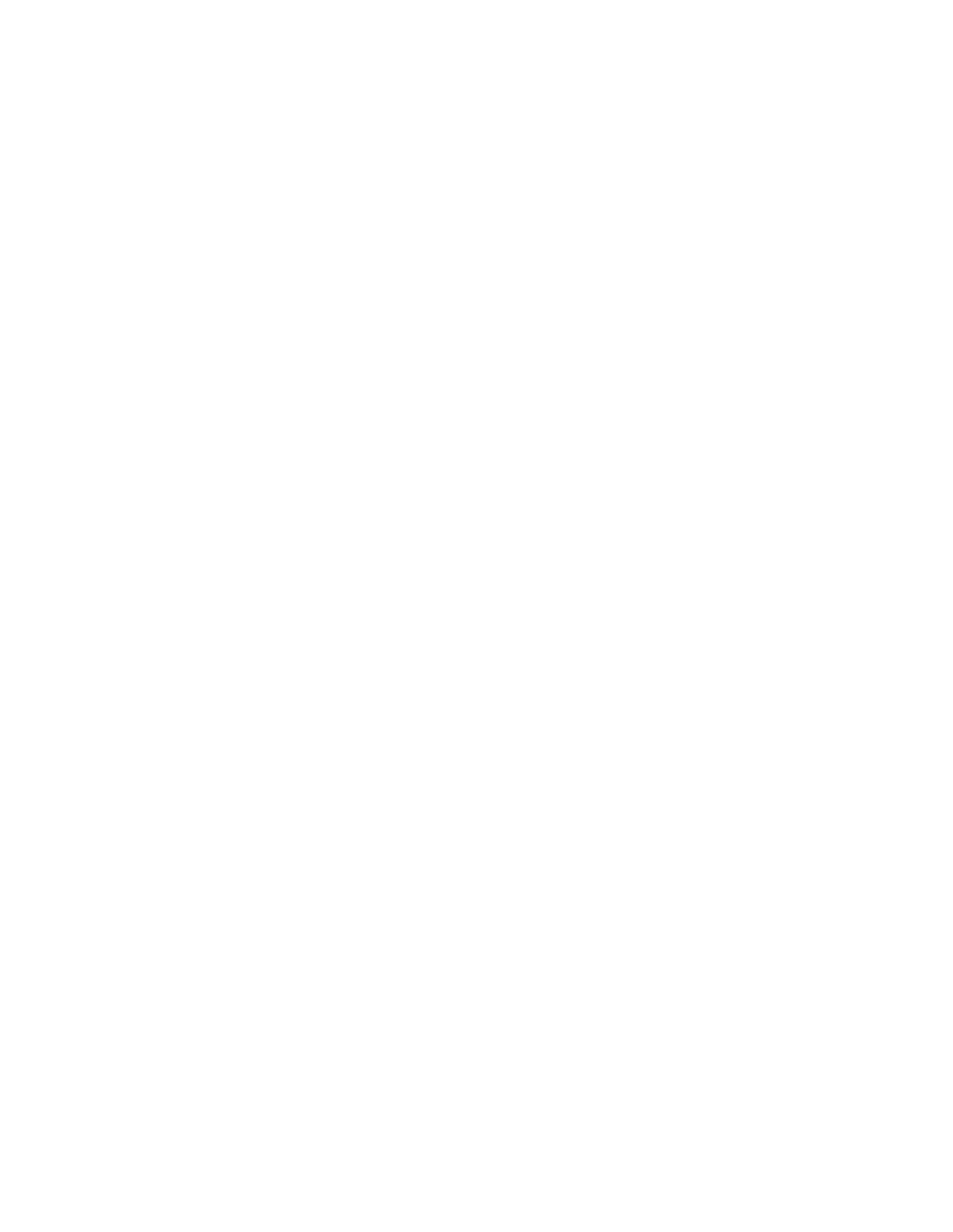#### **STATEMENT BY THE HON. NAM-KI HONG DEPUTY PRIME MINISTER AND MINISTER OF ECONOMY AND FINANCE (REPUBLIC OF KOREA) ON BEHALF OF THE ASIA AND THE PACIFIC CONSTITUENCY**

#### *Global Outlook and Risk*

The global economy continues its gradual recovery despite the resurgence of the pandemic and supply disruptions.

It is deeply concerning that the divergence in recoveries between countries continues to widen. The recovery in employment is expected to lag the output recovery. Certain groups such as the youth, women, and low-skilled workers and contact-intensive sectors have been disproportionately impacted.

The outlook is highly uncertain, primarily associated with the path of the pandemic and global divergences. Potential for higher inflation poses risks to the recovery. The extent of economic scarring, and how this links to preexisting vulnerabilities, remains unknown.

Financial stability risks remain elevated from pockets of excessive risk-taking and possible overvaluation of financial and property assets. Rising interest rates related to a faster-thananticipated monetary normalization in advanced economies could pose significant risks to global financial conditions and capital flows into emerging market and developing economies.

#### *Policy Response*

Overcoming the immediate health crisis everywhere remains the top priority. Strong international cooperation is necessary for universal access to vaccines globally, alongside widespread testing and other measures to control the spread of the pandemic. We support the global goal to vaccinate at least 40 percent of the population in all countries by the end of 2021 and 70 percent by mid-2022.

Macroeconomic policies need to strike a balance between supporting the recovery in the short term and, in the medium term, avoiding scarring and addressing structural issues. This includes developing new growth engines and driving the transition towards green, digital, and inclusive economies. Orderly exit from expansionary macroeconomic policies should be prepared in advance as the economic recovery takes hold. Having credible monetary and fiscal frameworks will be critical to navigate challenges down the road.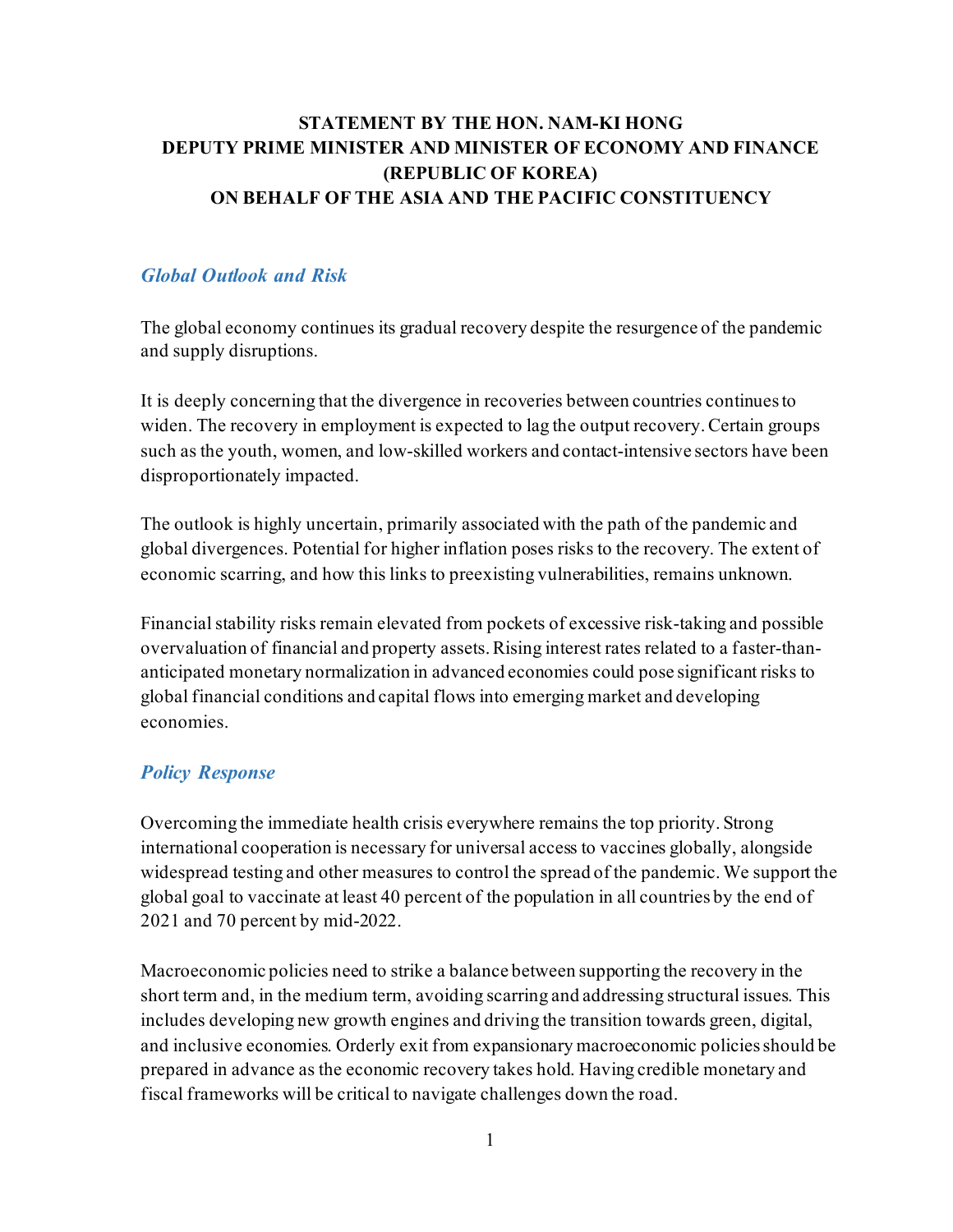Fiscal policy needs to correspond to the evolving pandemic conditions and available policy space. Support should remain in place to prioritize health spending and protect vulnerable households and viable firms in a targeted manner, where possible, within credible mediumterm frameworks. As the recovery gets under way, policymakers need to make every effort to pursue transformative policies to boost digital and green investment, raise productivity, and promote inclusive growth, with positive spillovers to trading partners.

Monetary policy should remain accommodative while safeguarding against medium-term financial stability risks. Clear forward guidance and communication from major central banks in advanced economies will be critical to minimize adverse spillovers to the rest of the world. Countries should remain vigilant to rising risks and macroprudential policy tools may be used preemptively to limit systemic financial risks when necessary.

The Fund must step up support to low-income countries (LICs) and small developing states, including in the Pacific, so that the recovery is shared everywhere. High quality grants and concessional financing are critical for these members that have limited or no access to markets.

As the world emerges from the enforced isolation of the pandemic, it will be important to return to rebuilding multilateral frameworks, especially in global trade. Fund members should continue to make efforts on restoring a free, resilient, and rules-based multilateral trading system to maintain the recovery momentum.

### *Role of the IMF in Supporting Members*

We support the Fund's efforts to help members navigate a durable exit from the pandemic, and to adapt nimbly to deliver on its mandate in a rapidly changing world.

The historic general SDR allocation provided much needed liquidity to many emerging and developing economies.We welcome the IMF's efforts to seek rechanneling of SDRs from members with strong external positions on a voluntary basis to the vulnerable members, including small developing states. We support the scale-up of the lending capacity of the Poverty Reduction Growth Trust as well as the establishment of a Resilience and Sustainability Trust to provide affordable long-term financing with the aim to address prospective balance of payments needs.

We welcome the Fund's support to help members transition to full-fledged Upper Credit Tranche programs after the initial wave of emergency assistance. Given the changing shape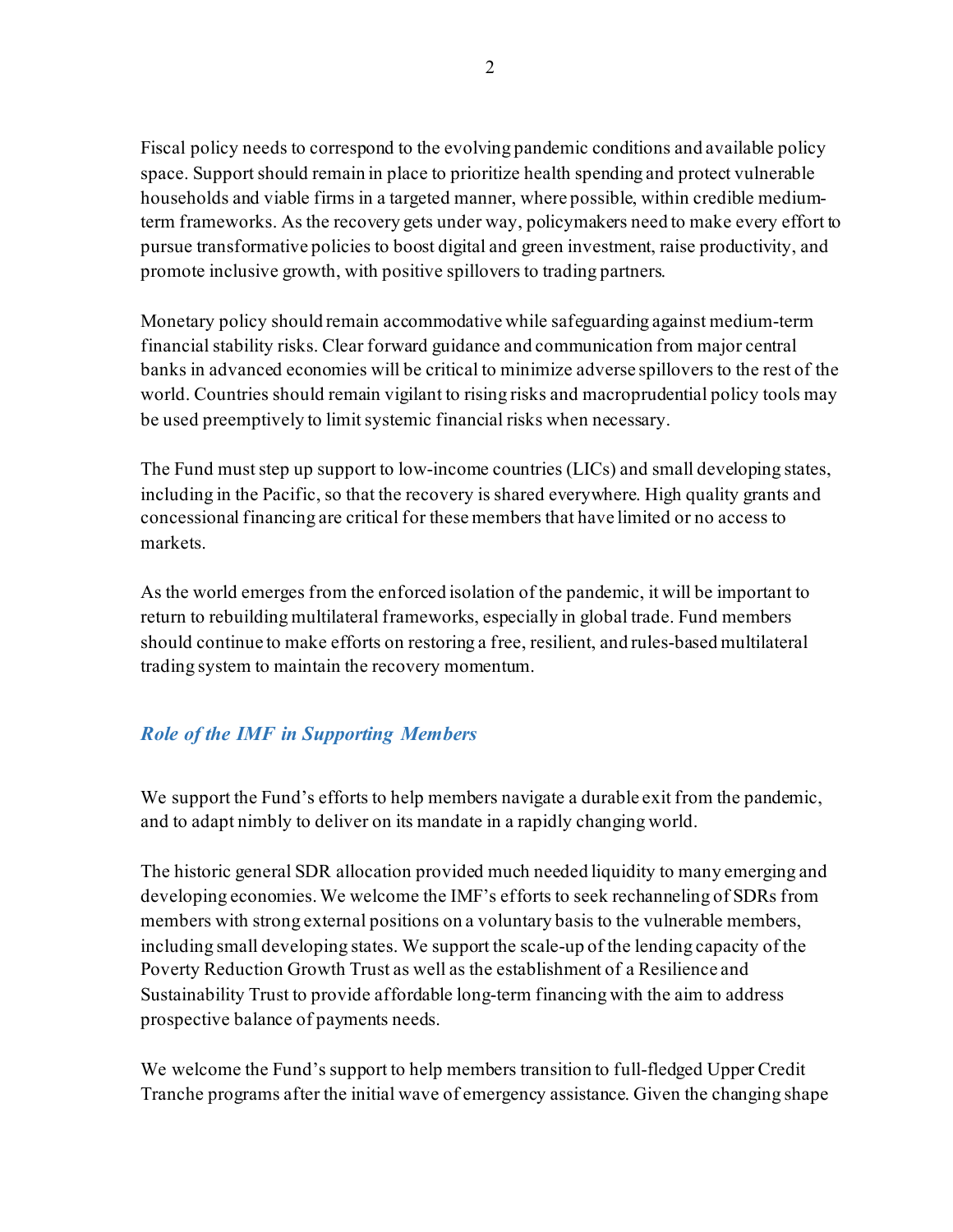and size of the lending portfolio, the Fund's operations should be bolstered by enhanced enterprise risk management.

With many difficult choices and trade-offs ahead for members, the Fund's policy advice will continue to play a critical role. Advice must be granular and tailored to individual member's circumstances, such as macroeconomic policy mix, available policy space, the structure of the economy and financial market conditions. We highlight the importance of integrating surveillance, lending, and capacity development (CD). This is particularly true for small and fragile states with weak absorptive capacity, including those in the Pacific, where high-quality policy advice, hand in hand with strong and effective CD support, is extremely valued. Building on the experience with virtual CD during the pandemic, virtual delivery should continue to complement the in-person approach going forward.

We support the Fund sharpening its macroeconomic tools for effective surveillance and upgrading policy advice. We expect the continued refinement of surveillance activities will help the Fund engage on the macro-critical implications of emerging areas such as climate change, digitalization, and inclusive growth, within its mandate. We look forward to the forthcoming 2021 review of the Fund's Institutional View on the Liberalization and Management of Capital Flows, informed by the work on the Integrated Policy Framework and the IEO evaluation of the Fund's advice on capital flows. This up-to-date review will allow members to benefit from the appropriate use of policy tools to secure macroeconomic and financial stability in the face of volatile capital flows. In addition, we welcome the Fund considering its engagement in Fragile and Conflict-affected States (FCS) and look forward to the forthcoming FCS strategy. We stress the need for the Fund to have close collaboration with other international financial institutions such as the World Bank Group and leverage their expertise.

We welcome the Fund's work on advancing the debt agenda as we anticipate a significant increase in debt vulnerabilities. Debt transparency and vulnerabilities must be closely monitored, and members should be assisted as needed to implement efficient debt restructuring. In this regard, we support the Fund's joint efforts with the World Bank to strengthen and expedite effective implementation of the G20 Common Framework.

It is important that the Fund should remain a strong, quota-based, and adequately resourced institution at the center of the global financial safety net and that the Fund's lending capacity should remain at the current level at a minimum. We welcome the progress report on the sixteenth General Review of Quotas (GRQ) and the discussions of the Committee of the Whole on key issues such as the adequacy of Fund resources and quota formula and realigning quota shares. We are of the view that the key priority is to reduce out-of-lineness by adjusting quota shares to better reflect the changing positions of member countries in the global economy. We are committed to constructive engagement in discussions on the